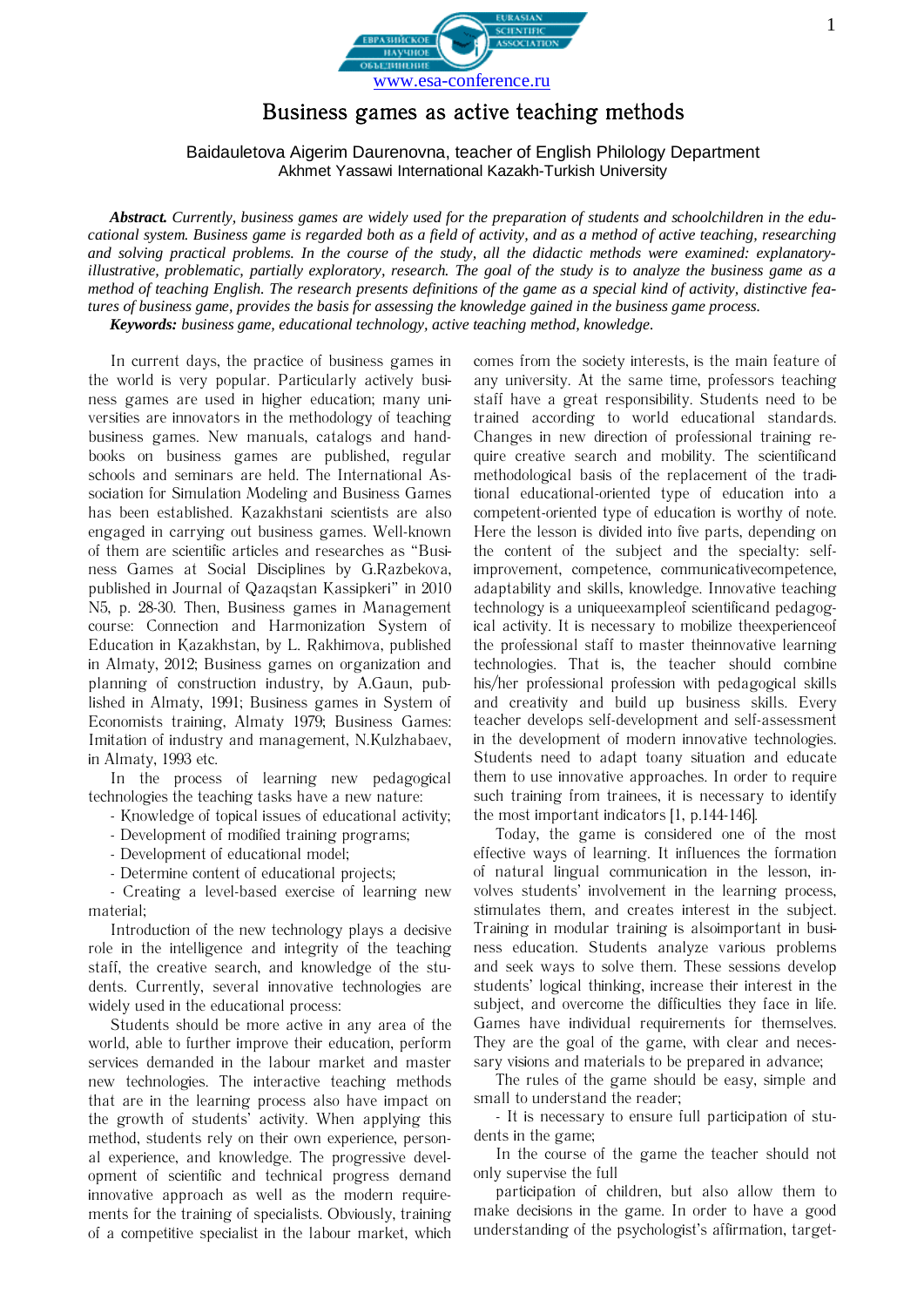

ed students need to be accepted, which is the driving force to become a cause. To this end, psychologists point out ways to achieve goals [2, p.7].

Elena Kryukova subdivides educational games into situational, role and business ones. Unite all these games, the author emphasizes, is that they are personally oriented. The person who was more original wins, managed to present her/him in a new role, convinced the majority of the correctness of their views. There are three functions in the game: teaching, developing and educational. Demand for motivational, critical, selffulfilling, autonomous, semantic and other personal functions.

According to the purposes and tasks of teaching, the games used in foreign language classes can be divided into linguistic and speech.

Language games help to assimilate various aspects of the language (for example, phonetics, grammar) and are divided into phonetic, lexical, and grammatical and soon. However, it is important to emphasize that the proposed division is sufficiently conditional, since aspects in the language are closely interrelated.

Business games are, in part, aimed at building communication skills in a business setting, in a company, in an enterprise. At the same time, this kind of games is aimed at teaching, above all, dialogical speech in the context of everyday communication. Business game is an effective method of learning a foreign language, the main purpose of which is to form a complex of knowledge and skills for developing a strategy and tactics of professional communication. Characteristic features of the role-playing business game are:

a) Simulation modeling, allowing to recreate the real situation, in which students appear as bearers of specific social and professional roles;

b) Presence of situations and types of business interaction, which is usually contained in the game scenarioand roleassignments, which allow combining foreign language instruction with professional activities;

c) Realization of the goals of the gamein achain of interrelated solutions:

d) Problematic nature of situations and their repeatability:

e) Multi-alternative solutions [3].

There are two sets of goals that can be "laid" in a business game - playing and educational; the latter, in turn, are subdivided into didactic (purpose of development) and educational (goals of social development of the individual, which include the professional orientation of students) [4].

The meaning of the business game phenomenon in a generalized form is fixed in psychological dictionaries, for example: "Business game is a form of recreating the subject and social content of professional activity, modeling the systems of relations characteristic for this type of practice [5].

To this definition it is necessary to add that, as a means of modeling the diverse conditions of professional activity, aspects of human activity and social interaction, the business game also acts as a "method of searching for new ways to implement it", and "effective teaching method, since it removes contradictions between the abstract nature of the subject and the real nature of professional activity" [6].

The educational function of the business game is very significant, because the "business game allows you to specify in the subject training and social contexts of their future professional activity and thus simulate more than adequate compared to traditional learning conditions of formation of professional identity"[7].

In a business game, "the training of participants takes place in the process of joint activities. In this case, each solves its own particular task in accordance with its role and function. Communication in a business game is not just communication in the process of joint mastering of knowledge, but the first thing is communication, imitating, reproducing communication of people in the process of real activity being studied. Business game is not just a joint training; it is the training of joint activities, skills and cooperation skills"  $[8]$ 

The business game originated as a tool for finding managerial decisions in the conditions of uncertainty and multifactoriness. Now they are used in the educational process as a pedagogical technology, or one of the methods of active learning, in the conduct of sociopsychological training and in production to solve production, social and psychological problems. In all cases, there is "dimensionality of the business game" and not only play or professional tasks are being solved, but at the same time there is training and education of participants [9].

Traditionally, business game is considered to be a number of methods of active learning. The field of application of business games as a special teaching method is quite wide: economics, management, pedagogy, psychology, engineering disciplines, ecology, medicine, history, geography, etc.

Let's designate the specifics of the business game, fixing the place of this method in relation to other methods of active learning, and showing its differences from traditional methods of training (this will be discussed in the next section).

To typify the methods of active learning, two main criteria are usually used:

- Presence of an imitation model of the process under study, work activity:

- Presence of roles.

Thus, they distinguish between non-imitative and imitation methods of teaching, and in the framework of the latter they distinguish between game and nongame methods. As follows from the table below, the business game is an imitative gaming method of active learning [10].

It is also important to note that a business game is also a collective method of training. "In business games, decisions are developed collectively, collective opinion is formed when protecting decisions of their own group, as well as when criticizing the decisions of other groups"  $[11, p. 4]$ .